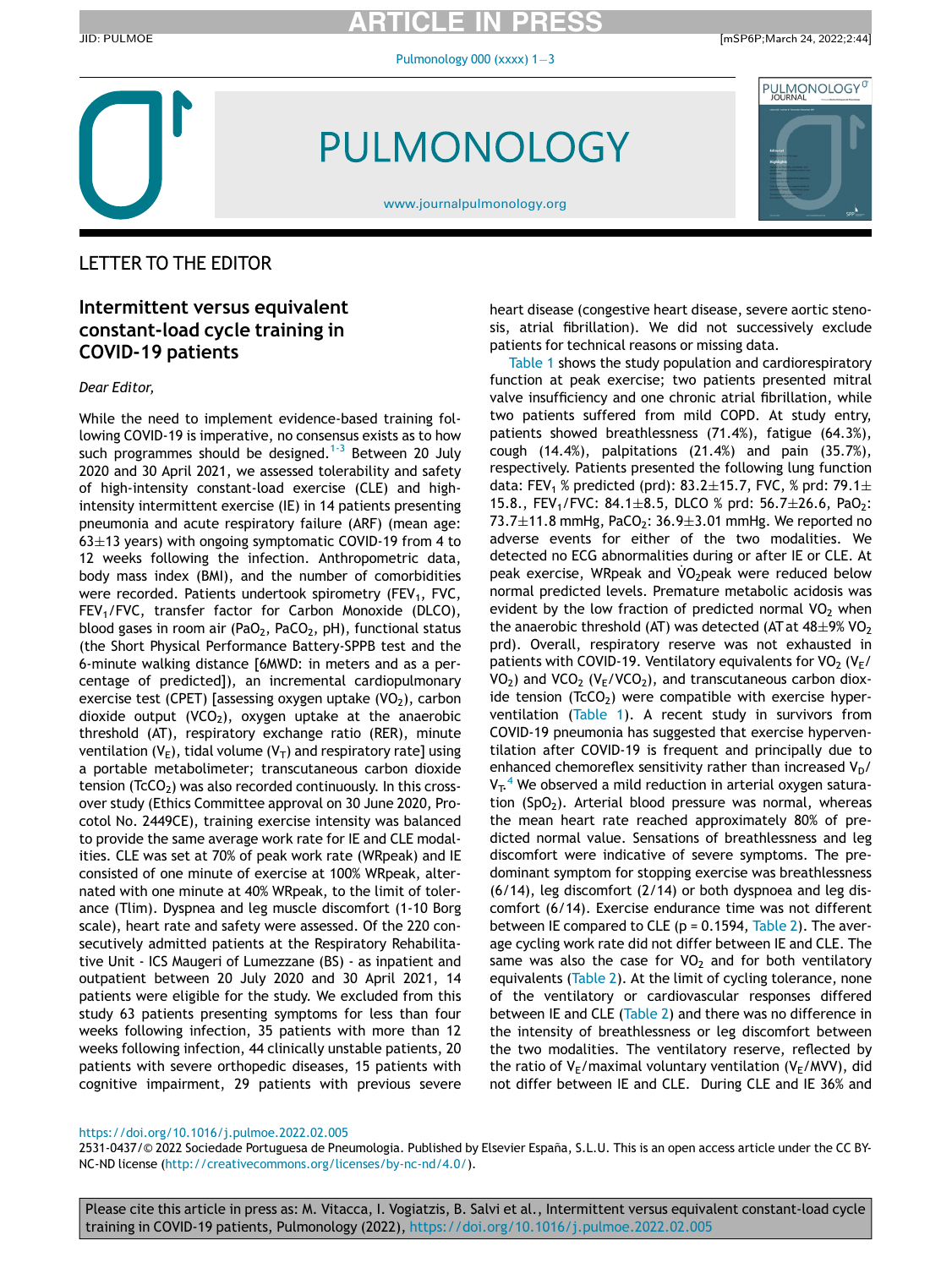## ARTICLE IN PRESS

#### M. Vitacca, I. Vogiatzis, B. Salvi et al.

| JID: PULMOE | [mSP6P:March 24, 2022:2:44]<br>. |
|-------------|----------------------------------|
|-------------|----------------------------------|

<span id="page-1-0"></span>

| Demographic, anthropometric<br>Table<br>1<br>characteristics. | clinical<br>and  |  |
|---------------------------------------------------------------|------------------|--|
| <b>Measures</b>                                               |                  |  |
| Patients, n                                                   | 14               |  |
| Age, years                                                    | $63.1 \pm 12.9$  |  |
| BMI, $\text{kg/m}^2$                                          | $28.0 + 5.2$     |  |
| Male, n (%)                                                   | 11 (78.6%)       |  |
| Comorbidities                                                 |                  |  |
| None, n (%)                                                   | 9(64.3%)         |  |
| Cardiac, n (%)                                                | 3(20.0%)         |  |
| Respiratory, n (%)                                            | 2(14.3%)         |  |
| Diabetes, n (%)                                               | 1(7.1%)          |  |
| Hypertension, n (%)                                           | 9(65.0%)         |  |
| Days since acute hospitalisation, n                           | $54.6 \pm 22.0$  |  |
| <b>Functional status</b>                                      |                  |  |
| SPPB, score                                                   | $9.9 \pm 1.9$    |  |
| 6MWD, m                                                       | 411.4±111.6      |  |
| 6MWD, % of predicted                                          | $77.3 \pm 17.9$  |  |
| Physiological responses at the limit of                       |                  |  |
| tolerance during the CPET                                     |                  |  |
| WRpeak, Watts                                                 | $87.1 \pm 31.5$  |  |
| WRpeak, % predicted                                           | $59.4 \pm 22.1$  |  |
| VO <sub>2</sub> peak, ml/kg/min                               | $12.7 + 4.6$     |  |
| VO <sub>2</sub> peak, % of predicted                          | $57.6 \pm 16.2$  |  |
| VCO <sub>2</sub> peak, ml/kg/min                              | $13.0 + 4.8$     |  |
| VO <sub>2</sub> -AT, ml/kg/min                                | $10.6 + 3.2$     |  |
| VO <sub>2</sub> -AT, % VO <sub>2</sub> peak predicted         | $48.2 + 9.4$     |  |
| $V_E/VO_2$ peak                                               | $50.4 + 10.4$    |  |
| $V_F/VCO2$ peak                                               | $40.6 + 9.2$     |  |
| <b>RER</b> peak                                               | $1.1 \pm 0.1$    |  |
| $TcCO2$ peak, mmHg                                            | $37.4 \pm 5.3$   |  |
| V <sub>E</sub> peak, l/min                                    | $46.8 \pm 20.7$  |  |
| $V_E/MVV$ , %                                                 | $42.5 \pm 17.1$  |  |
| SBPpeak, mmHg                                                 | $171.8 \pm 26.4$ |  |
| DBPpeak, mmHg                                                 | $96.6 \pm 14.2$  |  |
| SpO <sub>2</sub> peak, %                                      | $92.5 + 3.3$     |  |
| HRpeak, beats/min                                             | $124.3 \pm 2.3$  |  |
| HRpeak, % of predicted                                        | 79.0±10.4        |  |
| Borg dyspnea at peak exercise, score                          | $7.4 \pm 2.3$    |  |
| Borg Leg discomfort at peak exercise,                         | $5.8 + 3.1$      |  |
| score                                                         |                  |  |

Legend: Results are expressed as mean $\pm$  Standard Deviation; BMI, body mass index; SPPB, Short Physical Performance Battery; 6MWD, six minute walking distance; CPET, cardiopulmonary exercise test; WRpeak, maximum load in watts at peak exercise; VO<sub>2</sub>, oxygen uptake;  $V_E$ , ventilation; SpO<sub>2</sub>, peripheral oxygen saturation; TcCO<sub>2</sub>, transcutaneous carbon dioxide tension;  $VO<sub>2</sub>$ -AT, oxygen uptake at the anaerobic threshold; RER, respiratory exchange ratio;  $V_E/VO_2$ ; ventilatory equivalent for  $VO_2$ ,  $V_E/V$  $VCO<sub>2</sub>$ , ventilatory equivalent for  $VCO<sub>2</sub>$ ; SBP: systolic blood pressure; DBP: diastolic blood pressure; HR, heart rate.

21% of patients, respectively, ended the test with a HR greater than 80% of maximal predicted. Forty-three percent of patients ended CLE and 50% ended IE with a decrease in  $SpO<sub>2</sub>$  greater than 4%, compatible with exercise-induced arterial oxygen desaturation. The fraction of patients who reasoned dyspnoea as the limiting factor was identical between IE and CLE corresponding to 57%. The fraction of patients who stopped exercise because of leg discomfort was relatively low for IE (n=2, 14%) and for CLE (n=3; 21%). Both dyspnoea and leg discomfort as the limiting factors were reported by n=4 for IE (29%) and n=3 for CLE (22%). At exercise iso-time and the limit of tolerance during IE and CLE protocols,  $V_F$ , SPO<sub>2</sub> and VO<sub>2</sub> did not differ [\(Table 2](#page-2-2)). Moreover, symptoms for breathlessness, leg discomfort, heart rate or blood pressure measurements were not different during IE and CLE protocols.

The lack of adverse events occurring during exercise modalities was in line with previous studies on COVID-19 survivors.<sup>[5](#page-2-3)</sup> Moreover, several studies on other 'high risk' patients' groups (e.g., such as ischemic heart disease and heart failure) showed that high-intensity exercise is consid-ered safe.<sup>6[,7](#page-2-5)</sup> Recent studies in COVID-19 survivors<sup>4[,8](#page-2-6)</sup> have attributed early metabolic acidosis to myopathic changes occurring for medications administered during the hospital stay (e.g., steroids) as well as because of the potential direct or indirect myopatic damage from COVID-19 rather than muscle disuse. $7$  Hence, several opinion papers and guidelines favour low-intensity exercise with gradual increases in intensity, mostly due to safety concerns.<sup>2,[3](#page-2-8)</sup> Early experiences of rehabilitation in post-COVID-19<sup>5</sup> individuals show that low-to-moderate intensity of exercise in this population is safe and effective in improving exercise tolerance and peripheral muscle strength. Accordingly, our study was designed to investigate the safety and tolerability of high-intensity (continuous or interval) exercise in this population.

Individuals with ongoing symptomatic COVID-19 could successfully and safely undertake high-intensity exercise performed continuously or intermittently. These findings are relevant both for a better understanding of consequences of COVID-19 on exercise tolerance. They also provide a clearer suggestion to survivors on how they should undertake regular exercise when expecting to resume their previous lifestyle.

#### Acknowledgments

The authors thank Laura Comini and Adriana Olivares for technical assistance. This work was supported by the "Ricerca Corrente" Funding scheme of the Ministry of Health, Italy.

### Author contributions

MP (Guarantor) had full access to all of the data in the study and takes responsibility for the integrity of the data and the accuracy of the data analysis, including and especially any adverse effects. MV, IV, MP and MVe contributed substantially to the study design, data analysis and interpretation, and the writing of the manuscript. BS, LB contributed to data collection and interpretation. All Authors reviewed the manuscript.